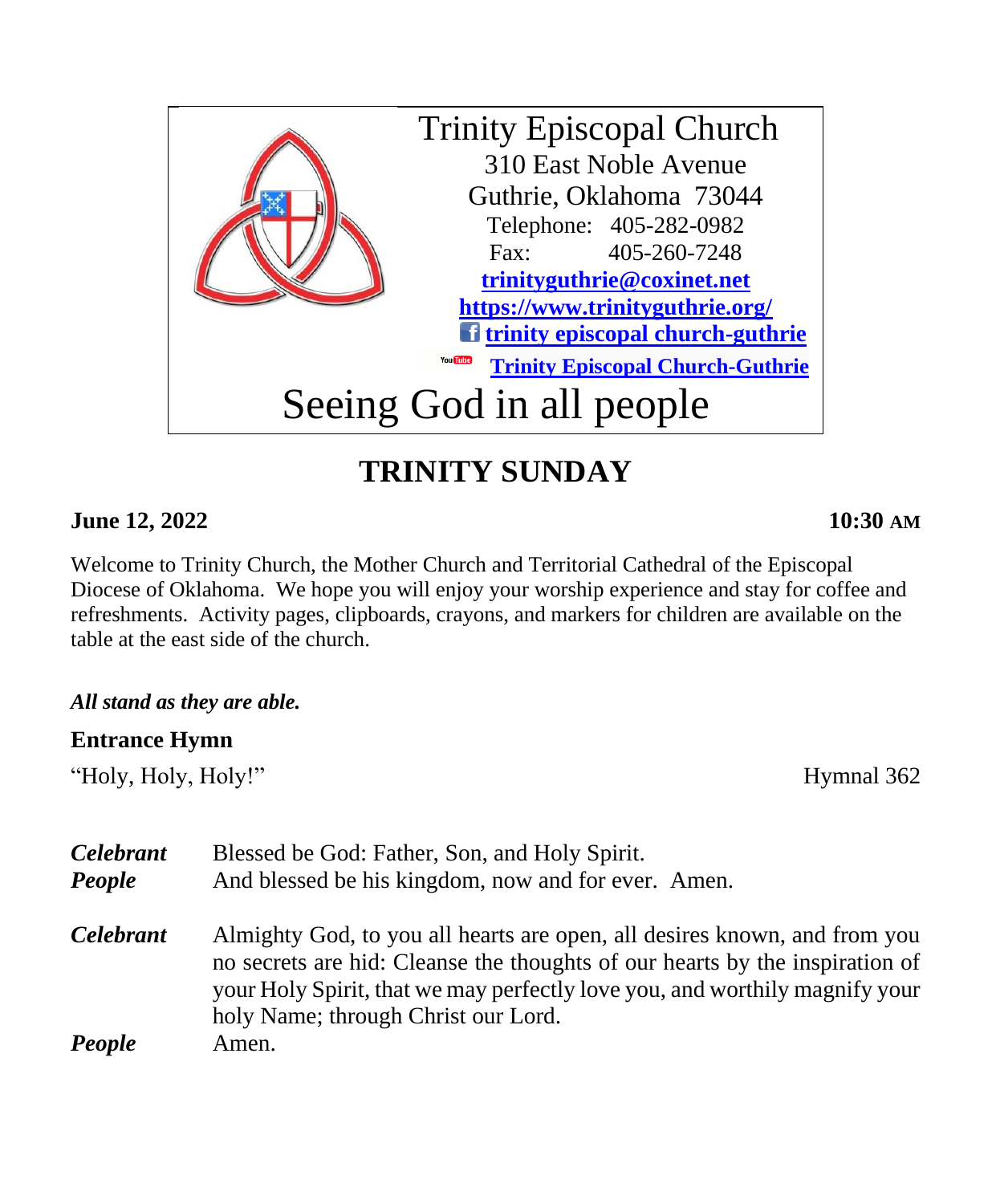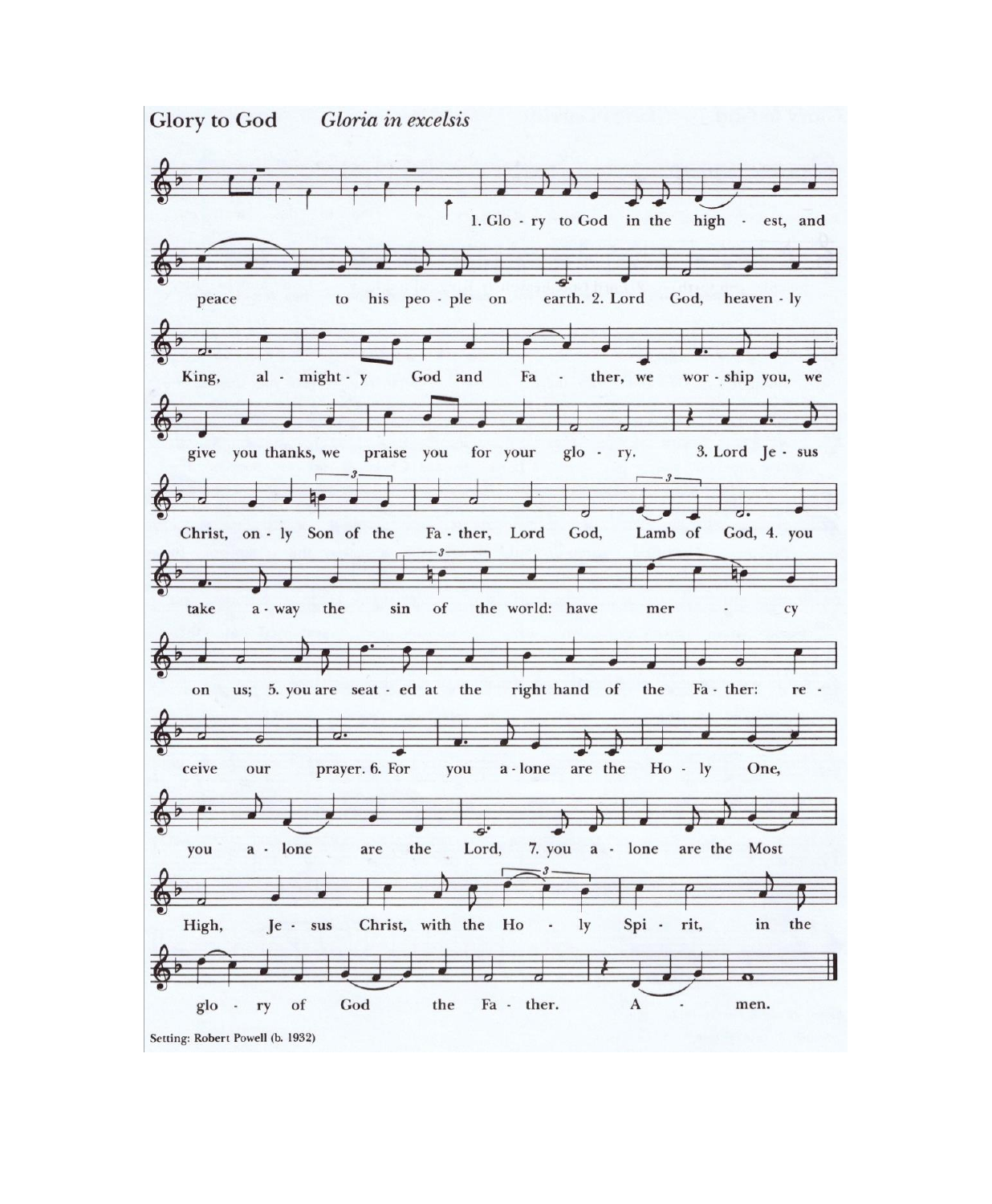| <i>Celebrant</i> | The Lord be with you. |
|------------------|-----------------------|
| People           | And also with you.    |
| <i>Celebrant</i> | Let us pray.          |

Almighty and everlasting God, you have given to us your servants grace, by the confession of a true faith, to acknowledge the glory of the eternal Trinity, and in the power of your divine Majesty to worship the Unity: Keep us steadfast in this faith and worship, and bring us at last to see you in your one and eternal glory, O Father; who with the Son and the Holy Spirit live and reign, one God, for ever and ever. **Amen**.

#### **The Lessons**

*All are seated as the lessons from Holy Scripture are read.* 

#### **First Lesson: Proverbs 8:1-4,22-31**

*Reader* Does not wisdom call, and does not understanding raise her voice? On the heights, beside the way, at the crossroads she takes her stand; beside the gates in front of the town, at the entrance of the portals she cries out: "To you, O people, I call, and my cry is to all that live. The LORD created me at the beginning of his work, the first of his acts of long ago. Ages ago I was set up, at the first, before the beginning of the earth. When there were no depths I was brought forth, when there were no springs abounding with water. Before the mountains had been shaped, before the hills, I was brought forth- when he had not yet made earth and fields, or the world's first bits of soil.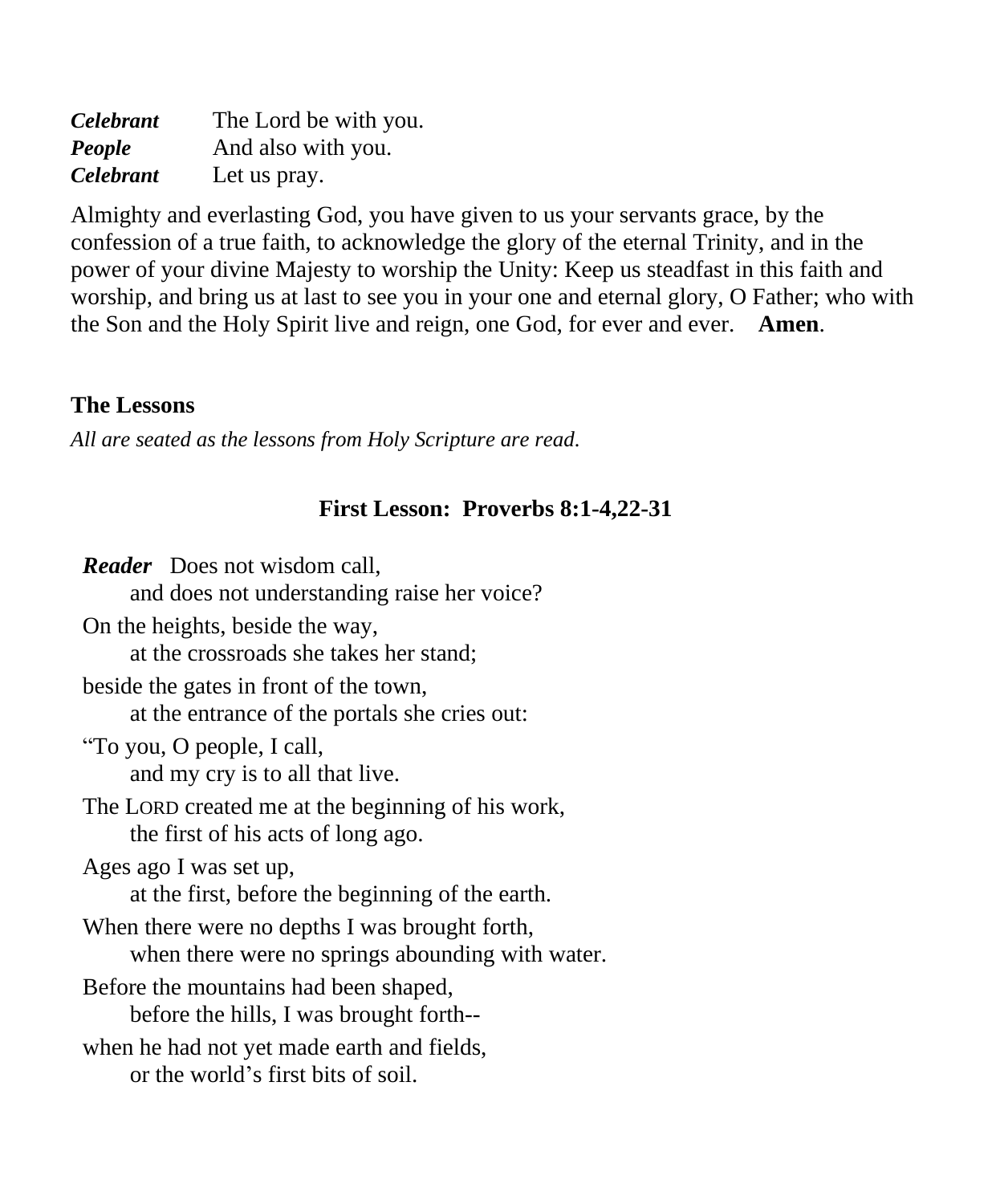When he established the heavens, I was there, when he drew a circle on the face of the deep, when he made firm the skies above, when he established the fountains of the deep, when he assigned to the sea its limit, so that the waters might not transgress his command, when he marked out the foundations of the earth. then I was beside him, like a master worker; and I was daily his delight, rejoicing before him always, rejoicing in his inhabited world and delighting in the human race."

| Reader | The Word of the Lord. |
|--------|-----------------------|
| People | Thanks be to God.     |

*The Psalm is read responsively; the reader reads the verse to the asterisk, and the congregation responds with the second half of the verse.*

### **Psalm 8**

- **1** O LORD our Governor, **\* how exalted is your Name in all the world!**
- **2** Out of the mouths of infants and children **\* your majesty is praised above the heavens.**
- **3** You have set up a stronghold against your adversaries, **\* to quell the enemy and the avenger.**
- **4** When I consider your heavens, the work of your fingers, **\* the moon and the stars you have set in their courses,**
- **5** What is man that you should be mindful of him? **\* the son of man that you should seek him out?**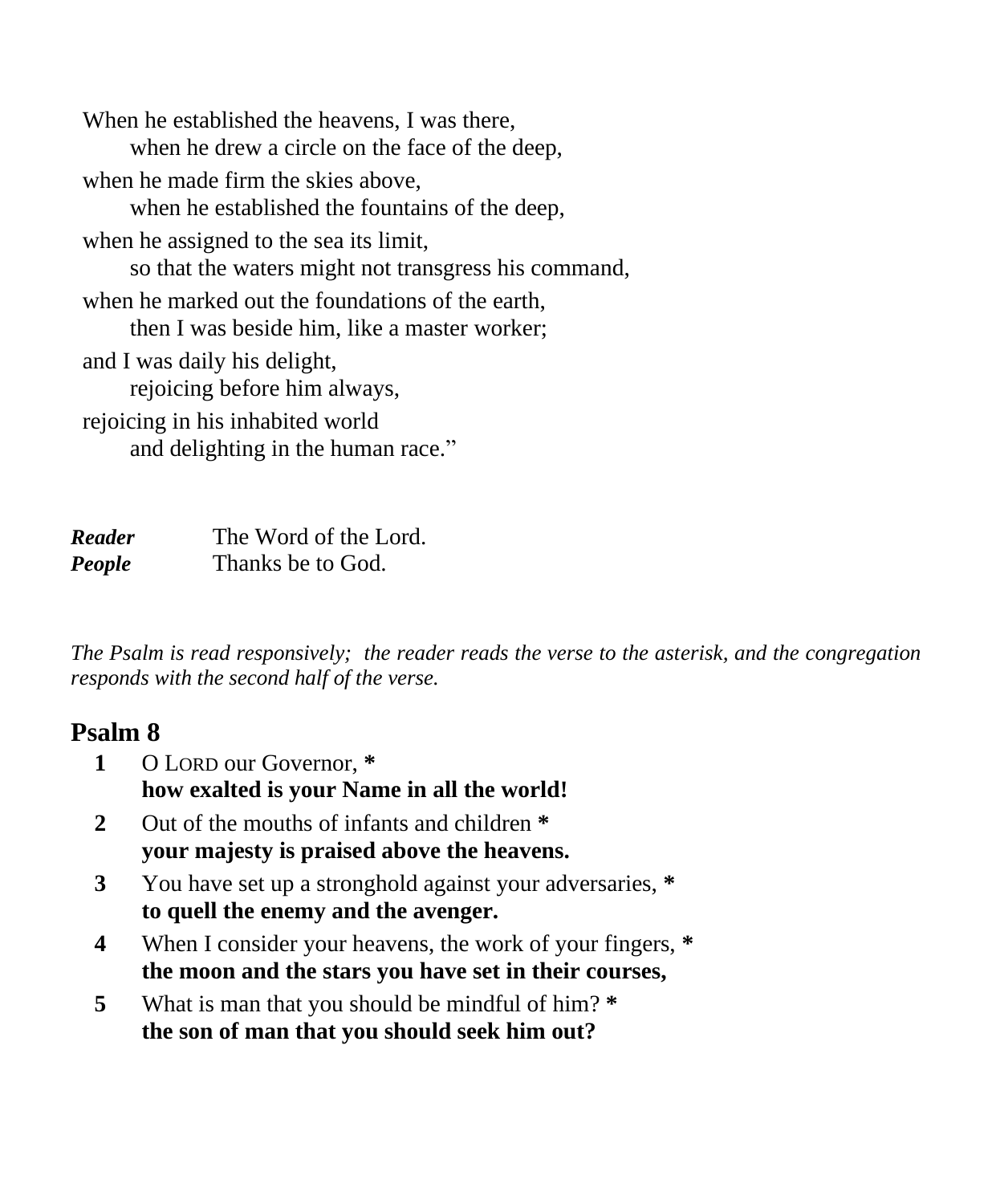- **6** You have made him but little lower than the angels; **\* you adorn him with glory and honor;**
- **7** You give him mastery over the works of your hands; **\* you put all things under his feet:**
- **8** All sheep and oxen, **\* even the wild beasts of the field,**
- **9** The birds of the air, the fish of the sea, **\* and whatsoever walks in the paths of the sea.**
- **10** O LORD our Governor, **\* how exalted is your Name in all the world!**

## **Second Lesson: Romans 5:1-5**

*Reader* Since we are justified by faith, we have peace with God through our Lord Jesus Christ, through whom we have obtained access to this grace in which we stand; and we boast in our hope of sharing the glory of God. And not only that, but we also boast in our sufferings, knowing that suffering produces endurance, and endurance produces character, and character produces hope, and hope does not disappoint us, because God's love has been poured into our hearts through the Holy Spirit that has been given to us.

| Reader | The Word of the Lord. |
|--------|-----------------------|
| People | Thanks be to God.     |

*All stand as they are able.*

#### **Hymn**

"Come, Join the Dance of Trinity" ( See next page,

Verses 1-2 before Gospel, 3-4 after)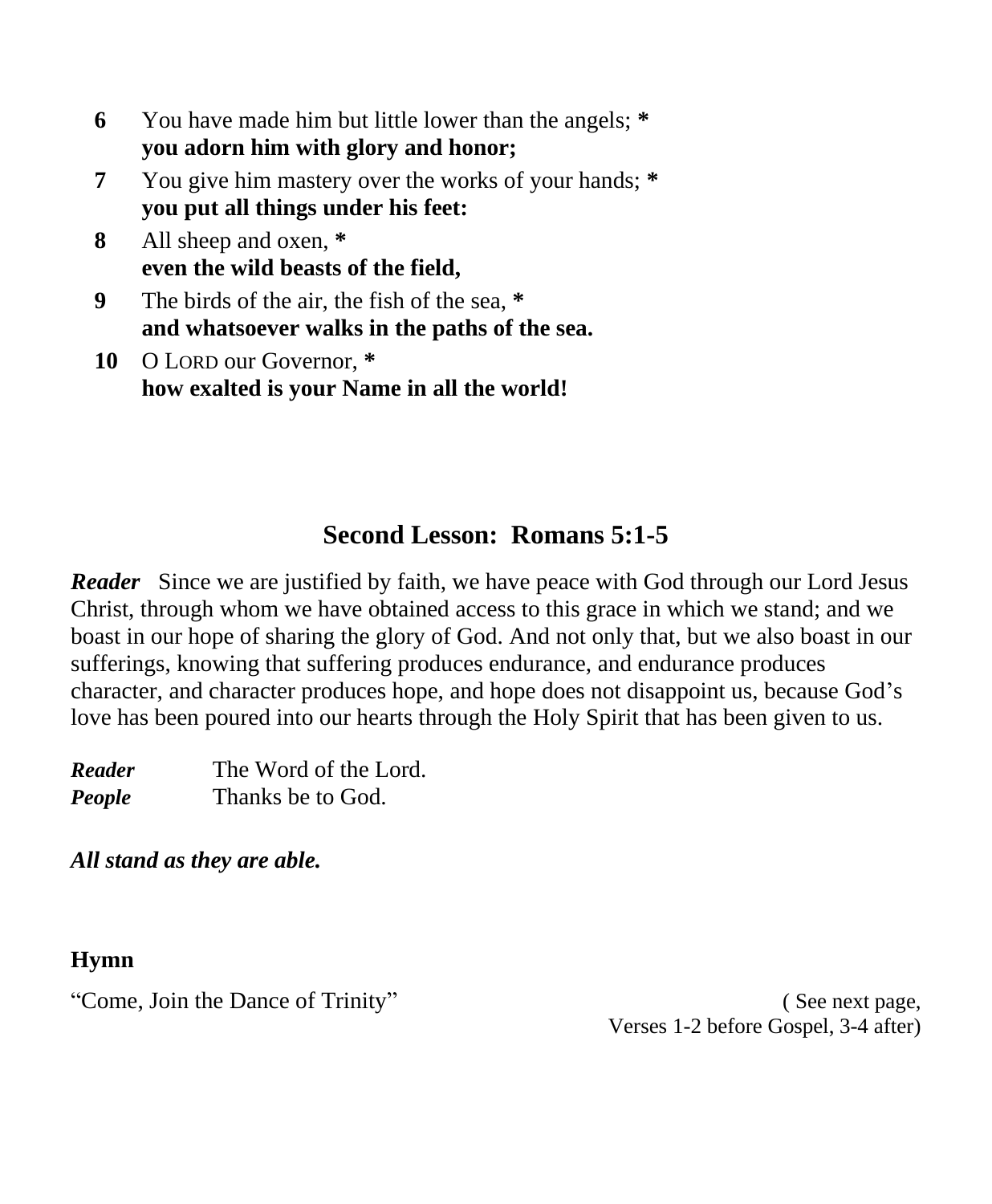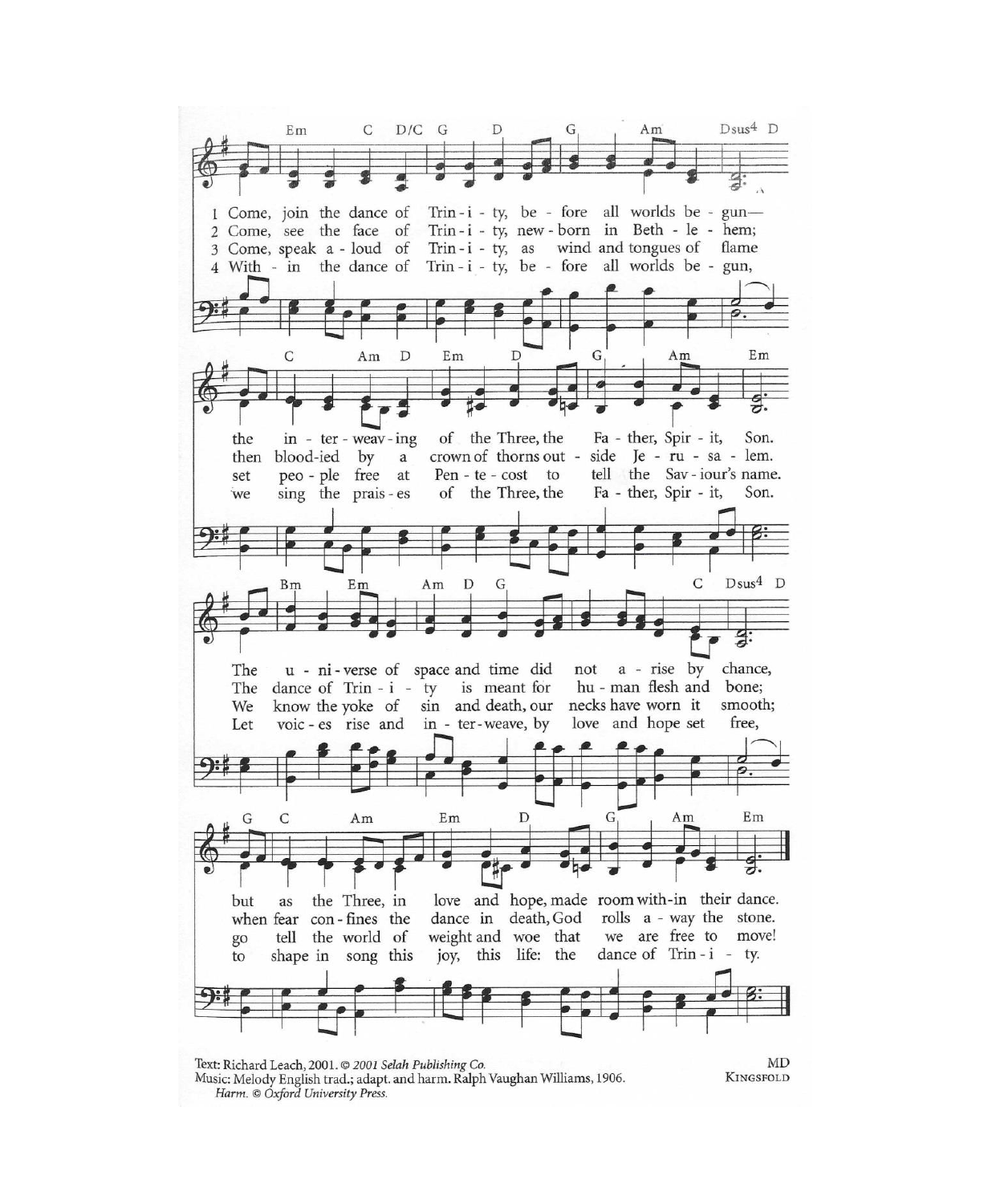*Reader* The Holy Gospel of our Lord Jesus Christ according to John. *People* Glory to you, Lord Christ.

Jesus said to the disciples, "I still have many things to say to you, but you cannot bear them now. When the Spirit of truth comes, he will guide you into all the truth; for he will not speak on his own, but will speak whatever he hears, and he will declare to you the things that are to come. He will glorify me, because he will take what is mine and declare it to you. All that the Father has is mine. For this reason I said that he will take what is mine and declare it to you."

| Reader | The Gospel of the Lord.     |
|--------|-----------------------------|
| People | Praise to you, Lord Christ. |

#### **The Sermon**

#### **The Nicene Creed**

We believe in one God, the Father, the Almighty, maker of heaven and earth, of all that is, seen and unseen.

We believe in one Lord, Jesus Christ, the only Son of God, eternally begotten of the Father, God from God, Light from Light, true God from true God, begotten, not made, of one Being with the Father. Through him all things were made. For us and for our salvation he came down from heaven: by the power of the Holy Spirit he became incarnate from the Virgin Mary, and was made man. For our sake he was crucified under Pontius Pilate; he suffered death and was buried. On the third day he rose again in accordance with the Scriptures; he ascended into heaven and is seated at the right hand of the Father. He will come again in glory to judge the living and the dead, and his kingdom will have no end.

We believe in the Holy Spirit, the Lord, the giver of life, who proceeds from the Father and the Son. With the Father and the Son he is worshiped and glorified. He has spoken through the Prophets. We believe in one holy catholic and apostolic Church. We acknowledge one baptism for the forgiveness of sins. We look for the resurrection of the dead, and the life of the world to come. Amen**.**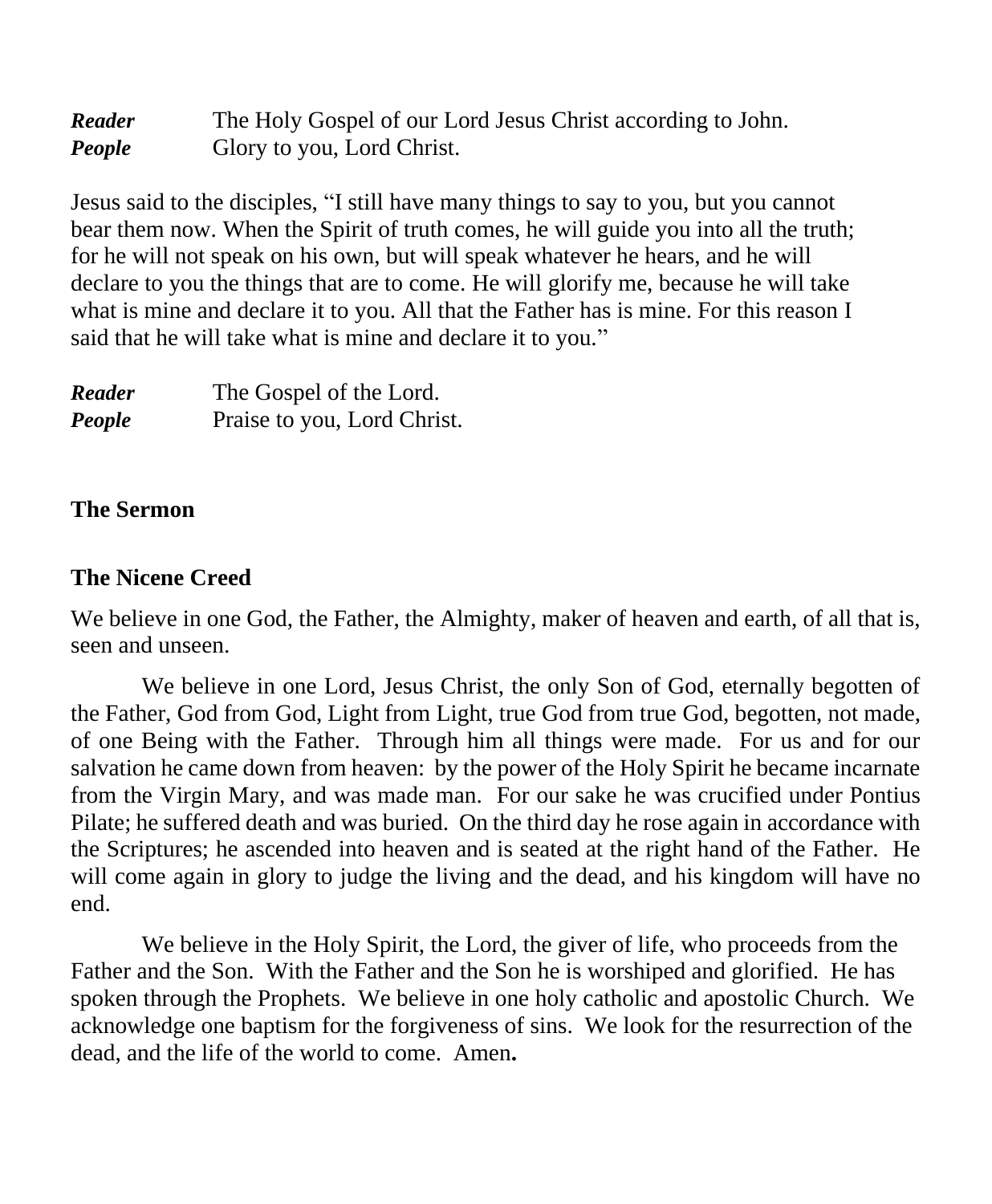|                  | The Prayers of the People: Trinity Sunday                                                                                                                                                                                                                                                                                                                                                                                                                                                                                              |
|------------------|----------------------------------------------------------------------------------------------------------------------------------------------------------------------------------------------------------------------------------------------------------------------------------------------------------------------------------------------------------------------------------------------------------------------------------------------------------------------------------------------------------------------------------------|
| Reader           | Bound together in Christ in the communion of the Holy Spirit, let us pray<br>with one heart and mind to our God, saying: Hear us, Holy Trinity.                                                                                                                                                                                                                                                                                                                                                                                        |
| People           | That the love which passes ceaselessly between the Father and the Son in<br>the fellowship of the Holy Spirit may renew and deepen the life of each<br>Christian and draw us all gathered here into your unending life, we pray:<br>Hear us, Holy Trinity.                                                                                                                                                                                                                                                                             |
| Reader<br>People | For the leaders of the church, and for the leaders of the nations of the<br>earth, that they may discern the ways to overcome divisions and mistrust,<br>and may reflect your unity in every aspect of common life, we pray:<br>Hear us, Holy Trinity.                                                                                                                                                                                                                                                                                 |
| Reader<br>People | That your self-disclosure in Christ and your enduring presence among us<br>as Spirit may help us to understand both you and ourselves, made in your<br>image and likeness, we pray:<br>Hear us, Holy Trinity.                                                                                                                                                                                                                                                                                                                          |
| Reader<br>People | For our families, our households, and our communities, that they may be<br>places of mutual love and support, which build us up and strengthen us in<br>grace and truth, we pray:<br>Hear us, Holy Trinity.                                                                                                                                                                                                                                                                                                                            |
| Reader<br>People | In thanksgiving for the beauty of this world, which you made through<br>Christ, and renewed in the power of his resurrection, that we may be wise<br>and careful stewards of your good creation, we pray:<br>Hear us, Holy Trinity.                                                                                                                                                                                                                                                                                                    |
| Reader           | In the power of the Spirit, who joins our prayers to Christ's enduring<br>intercession, we pray for the sick, the suffering, and all who stand in need,<br>especially [The family of John Pearson, Leslie, Linda S., Jerry, Melinda,<br>Isaiah, Annie, Ann, Mertie, Dr. Alan M., Tim H., Raymond, Quinton &<br>Olivia, Barbara & Jacob, Alex, Jerry, Scott, Cissi, Sheila & March,<br>Louise, Marcia & Del, Jeff, Claire, Jessica, all who suffer with Covid-19<br>and the people who care for them, those who are affected by the New |
|                  | Mexico wildfires and other environmental disasters; the victims of<br>domestic terrorism and their families and communities.]                                                                                                                                                                                                                                                                                                                                                                                                          |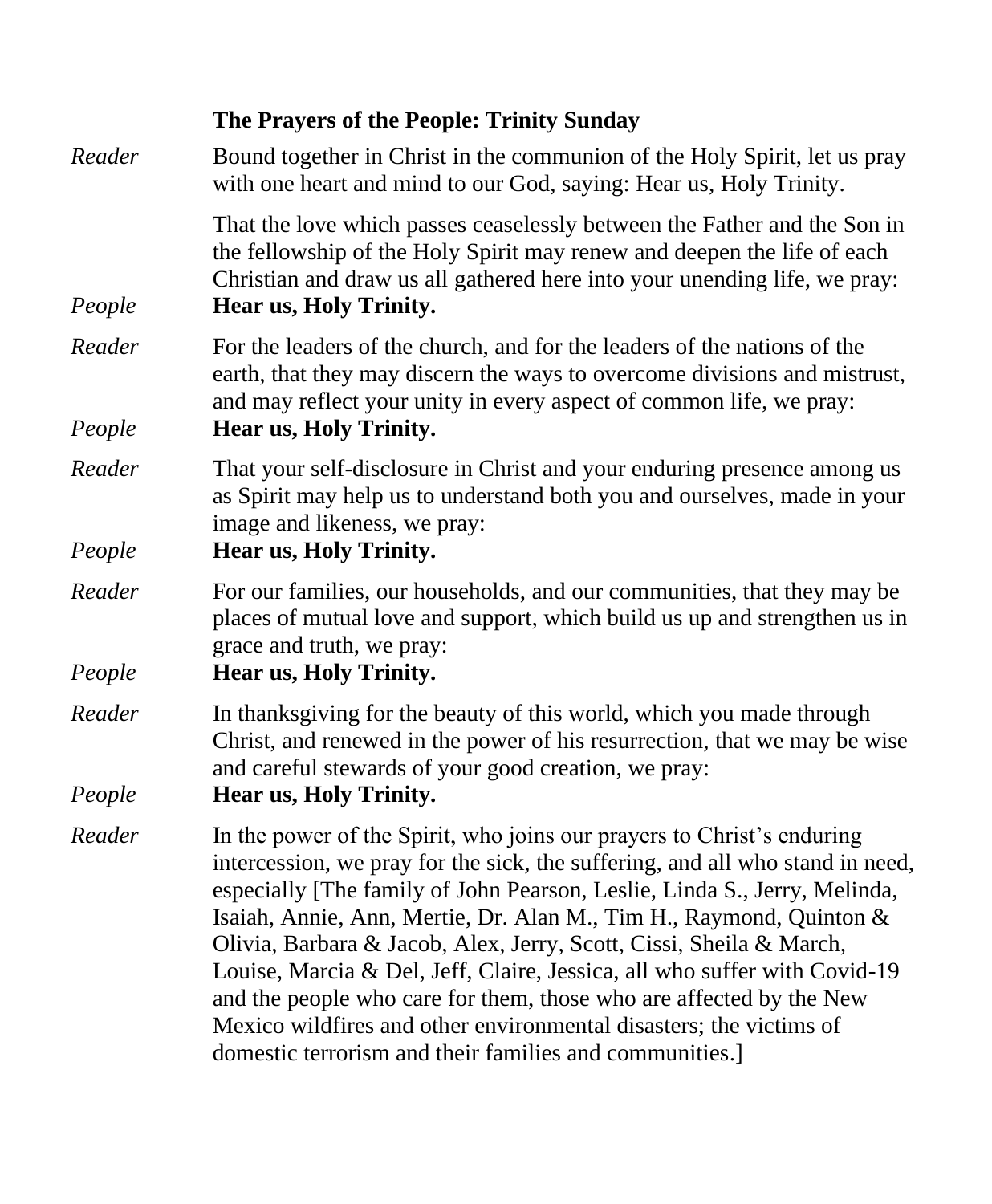| People   | For healing of body, mind, and spirit, for all the world, we pray:<br>Hear us, Holy Trinity.                                                                                                                                                                                                                                                                             |
|----------|--------------------------------------------------------------------------------------------------------------------------------------------------------------------------------------------------------------------------------------------------------------------------------------------------------------------------------------------------------------------------|
| Reader   | Gathered with the communion of the saints, your holy people throughout<br>time and unto the ages of ages, we remember those whom we love who<br>now see you face to face, where there is neither sorrow nor crying, but the<br>fullness of joy in your presence, especially John Pearson and Sherry<br>Canning, we pray:                                                 |
| People   | Hear us, Holy Trinity.                                                                                                                                                                                                                                                                                                                                                   |
|          | The People may add their own prayers, either silently or aloud.                                                                                                                                                                                                                                                                                                          |
| Presider | Gracious God, whom Jesus called Abba, Father, accept our prayers this<br>day. By the inner workings of your Spirit, deepen our communion with<br>you, the source and goal of our life, and make us more and more signs of<br>your enduring love. This we pray through Christ, who lives and moves<br>and dances with you and the Holy Spirit, one God, now and for ever. |
| People   | Amen.                                                                                                                                                                                                                                                                                                                                                                    |

#### **Confession of Sin**

*Celebrant* Let us confess our sins against God and our neighbor.

*All* Most merciful God, we confess that we have sinned against you in thought, word, and deed, by what we have done, and by what we have left undone. We have not loved you with our whole heart; we have not loved our neighbors as ourselves. We are truly sorry and we humbly repent. For the sake of your Son Jesus Christ, have mercy on us and forgive us; that we may delight in your will, and walk in your ways, to the glory of your Name. Amen.

*Celebrant* Almighty God have mercy on you, forgive you all yours sins though our Lord Jesus Christ, strengthen you in all goodness, and by the power of the Holy Spirit keep you in eternal life. *Amen.*

| <b>Celebrant</b> | The Peace of the Lord be always with you. |
|------------------|-------------------------------------------|
| People           | And also with you.                        |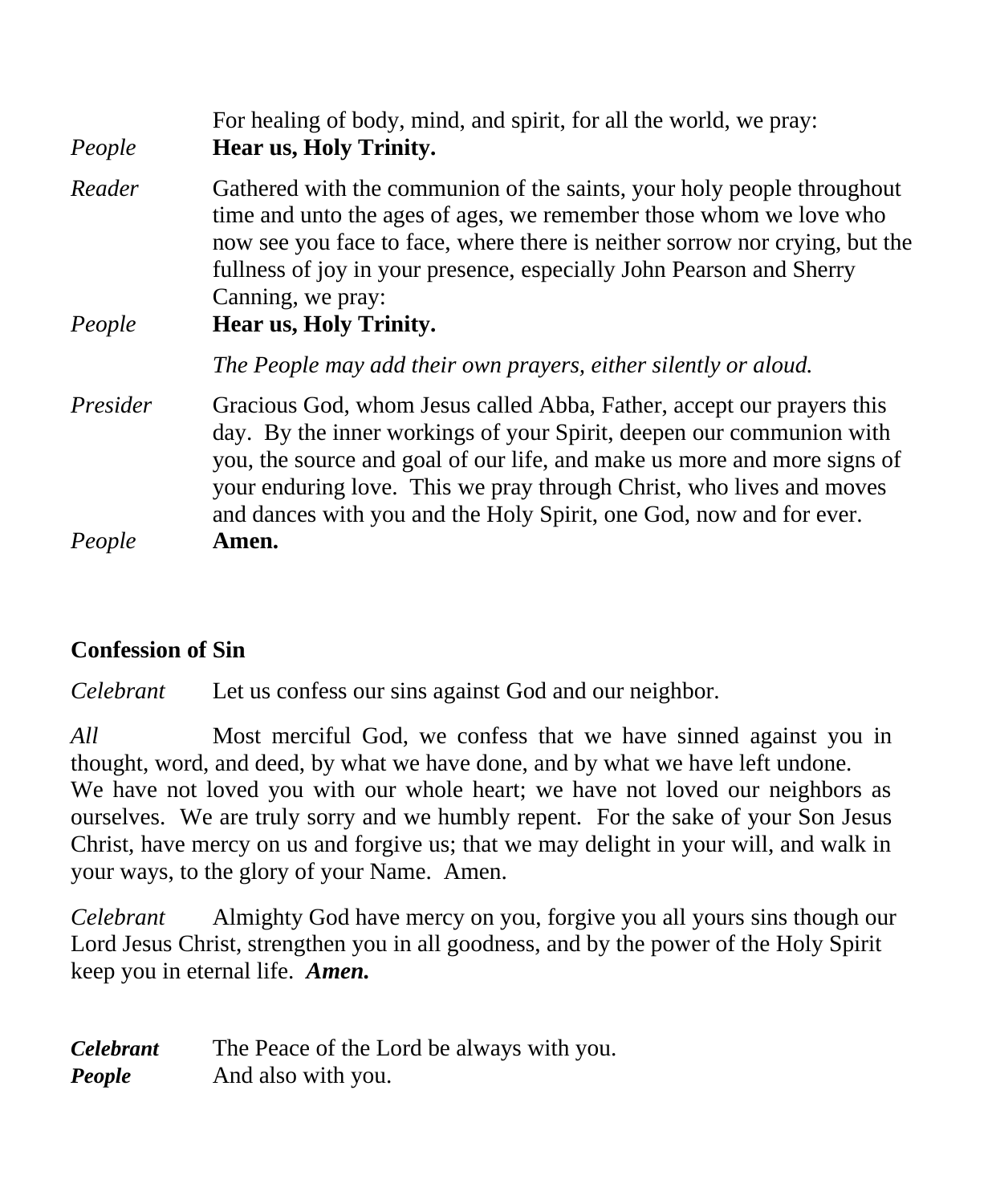## **Welcome & Announcements Birthday & Anniversary Blessings**

*Celebrant* Let us walk in love, as Christ loved us, and gave himself, an offering and a sacrifice to God.

#### **Offertory Hymn**

"Thou Whose Almighty Word" **Hymnal** 371

#### *All stand as they are able.*

At the presentation of the offering: The *according series* 3 and 4380, verse 3

Praise God from whom all blessings flow; Praise him all creatures here below. Praise him above, ye heavenly host. Praise Father, Son and Holy Ghost.

## **The Holy Communion**

#### **The Great Thanksgiving Prayer A**

| <b>Celebrant</b>           | The Lord be with you.                             |
|----------------------------|---------------------------------------------------|
| People                     | And also with you.                                |
| <b>Celebrant</b><br>People | Lift up your hearts.<br>We lift them to the Lord. |
| <b>Celebrant</b>           | Let us give thanks to the Lord our God.           |
| People                     | It is right to give him thanks and praise.        |

#### *The Celebrant continues*

It is right, and a good and joyful thing, always and everywhere to give thanks to you, Father Almighty, Creator of heaven and earth.

*Here a Proper Preface is sung or said on all Sundays, and on other occasions as appointed*

Therefore we praise you, joining our voices with Angels and Archangels and with all the company of heaven, who for ever sing this hymn to proclaim the glory of your Name: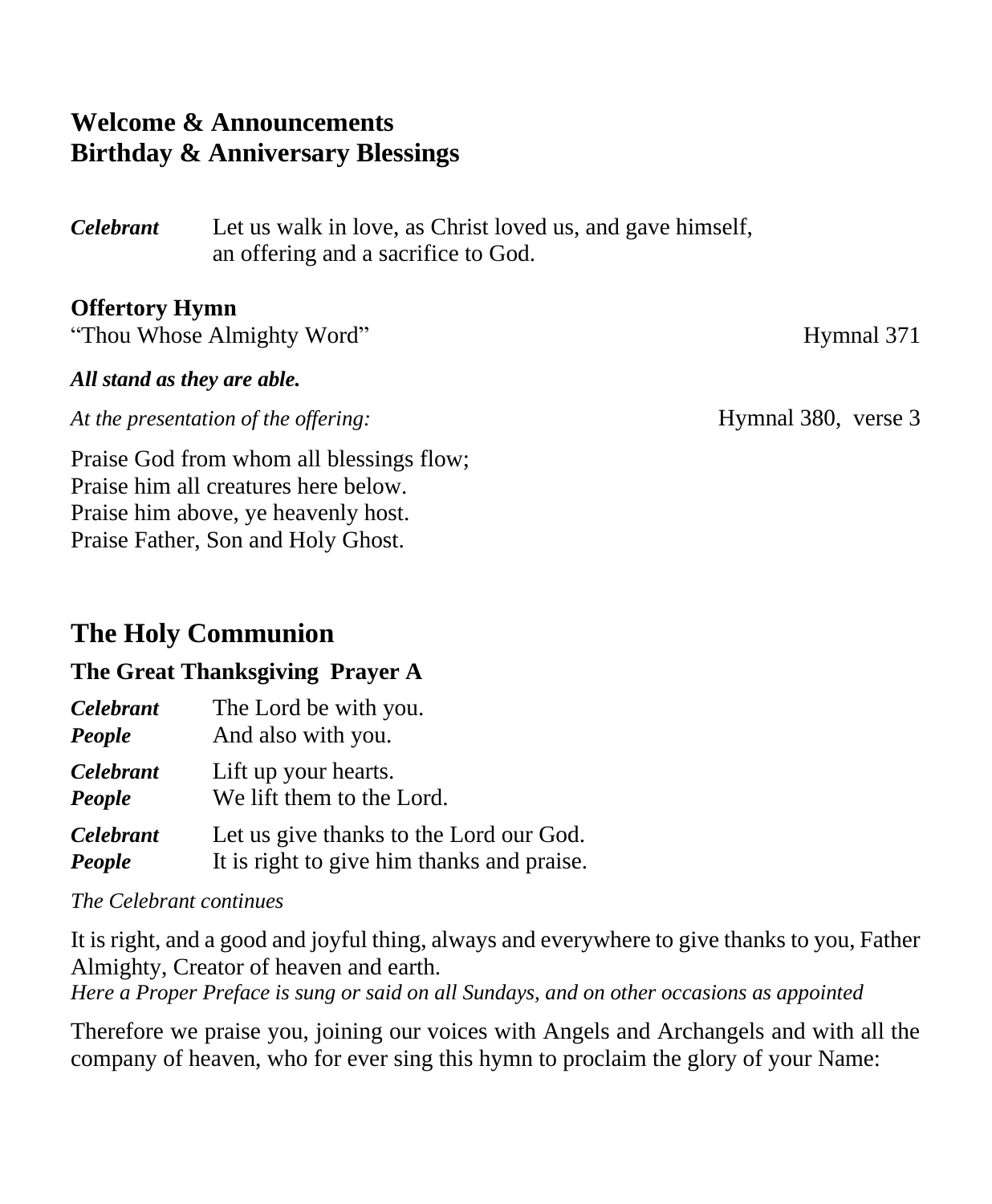

*The people stand or kneel*.

*Celebrant* Holy and gracious Father: In your infinite love you made us for yourself; and, when we had fallen into sin and become subject to evil and death, you, in your mercy, sent Jesus Christ, your only and eternal Son, to share our human nature, to live and die as one of us, to reconcile us to you, the God and Father of all. He stretched out his arms upon the cross, and offered himself, in obedience to your will, a perfect sacrifice for the whole world.

On the night he was handed over to suffering and death, our Lord Jesus Christ took bread; and when he had given thanks to you, he broke it, and gave it to his disciples, and said, "Take, eat: This is my Body, which is given for you. Do this for the remembrance of me."

After supper he took the cup of wine; and when he had given thanks, he gave it to them, and said, "Drink this, all of you: This is my Blood of the new Covenant, which is shed for you and for many for the forgiveness of sins. Whenever you drink it, do this for the remembrance of me."

Therefore we proclaim the mystery of faith:

*All* **Christ has died. Christ is risen. Christ will come again**.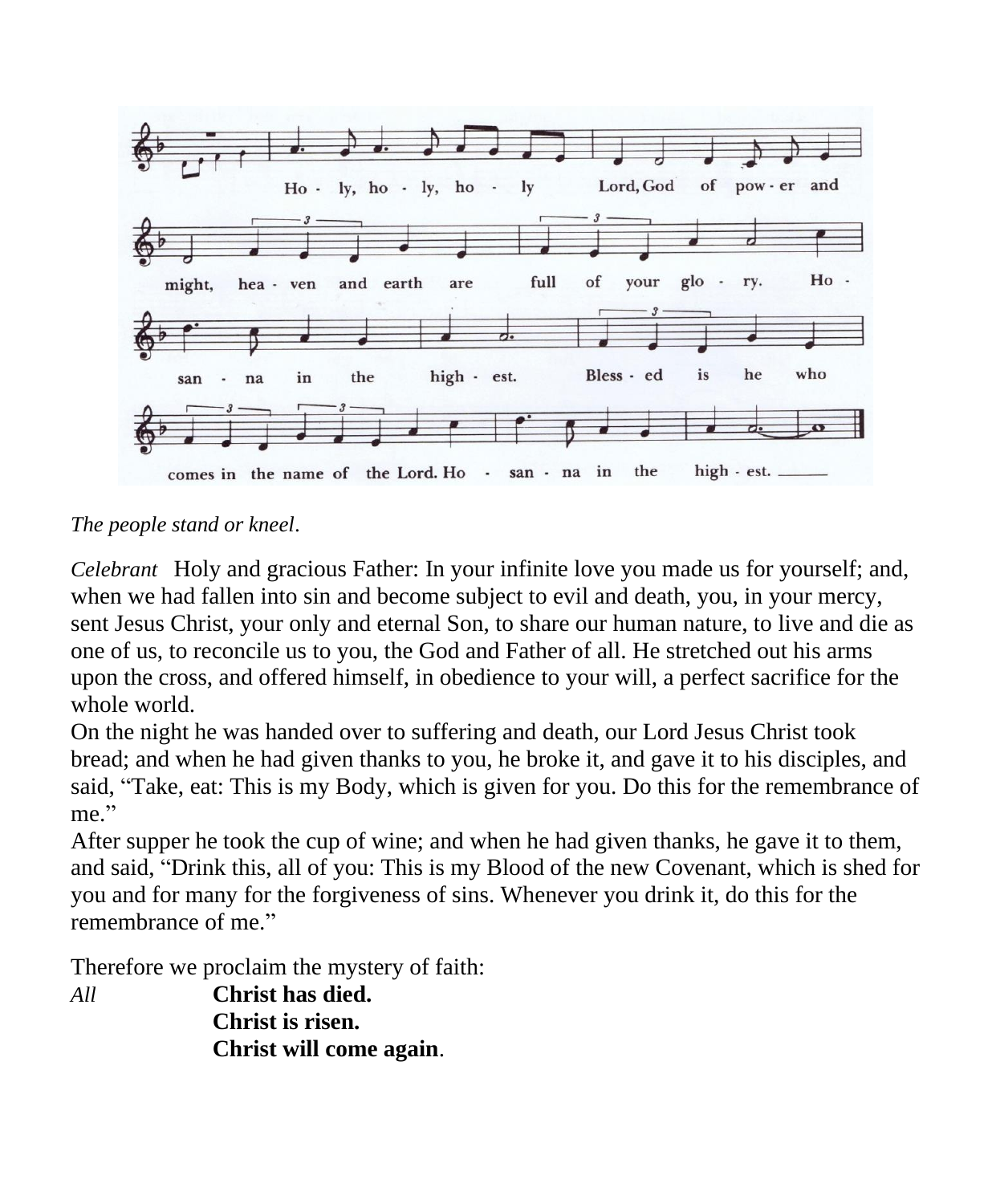*Celebrant* We celebrate the memorial of our redemption, O Father, in this sacrifice of praise and thanksgiving. Recalling his death, resurrection, and ascension, we offer you these gifts. Sanctify them by your Holy Spirit to be for your people the Body and Blood of your Son, the holy food and drink of new and unending life in him.

Sanctify us also that we may faithfully receive this holy Sacrament, and serve you in unity, constancy, and peace; and at the last day bring us with all your saints into the joy of your eternal kingdom.

All this we ask through your Son Jesus Christ. By him, and with him, and in him, in the unity of the Holy Spirit all honor and glory is yours, Almighty Father, now and for ever. *AMEN***.** 

*Celebrant* And now, as our Savior Christ has taught us, we are bold to say, **Our Father, who art in heaven, hallowed be thy Name, thy kingdom come, thy will be done, on earth as it is in heaven. Give us this day our daily bread. And forgive us our trespasses, as we forgive those who trespass against us. And lead us not into temptation, but deliver us from evil. For thine is the kingdom, and the power, and the glory, for ever and ever. Amen.**

*The Celebrant breaks the consecrated Bread. A period of silence is kept.*

*Celebrant* Alleluia. Christ our Passover is sacrificed for us; *People* Therefore let us keep the feast. Alleluia.

### **Communion Hymn**

"Breathe on Me, Breath of God" Hymnal 508

### **About Receiving Communion**

All Christians are welcome to receive the bread and wine of Holy Communion. Please come forward and stand or kneel at the altar rail. The bread is offered in two forms. Hold out both your hands to receive a piece of baked (leavened) bread, hold out one hand for a wafer (unleavened bread.) When the cup of wine is presented to you, please help the minister by using your hands to guide it to your lips. There will be no intinction at this time. Gluten-free bread is available. If unable to leave your pew the priest will come to you.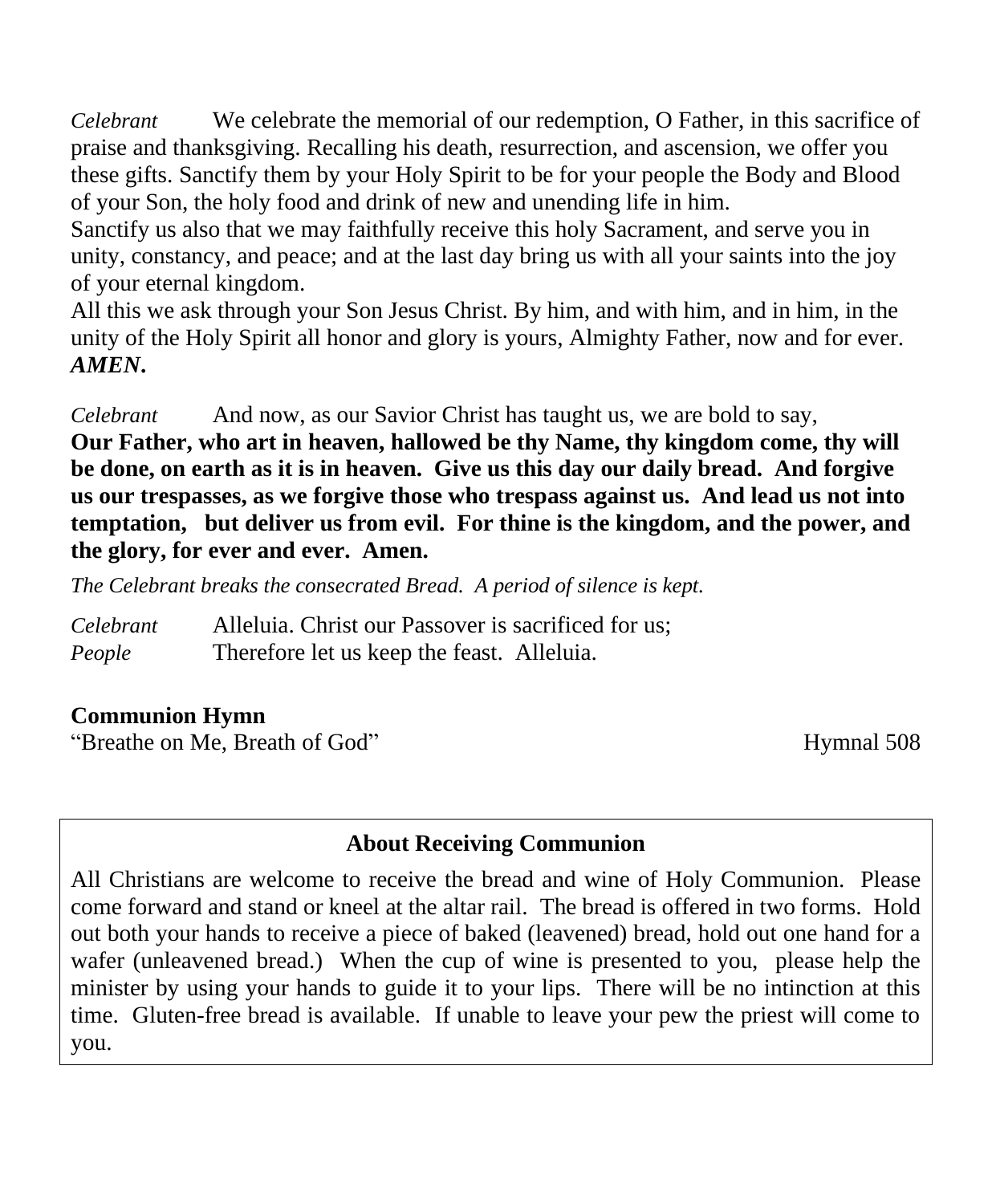*After all have had the opportunity to receive, and everything is placed in order, the celebrant invites the People to stand.*

*Celebrant* Let us pray.

*All* **Eternal God, heavenly Father, you have graciously accepted us as living** members of your Son our Savior Jesus Christ, and you have fed us with spiritual food in the Sacrament of his Body and Blood. Send us now into the world in peace, and grant us strength and courage to love and serve you with gladness and singleness of heart; through Christ our Lord. Amen.

*The Celebrant blesses the People People Amen.*

**Closing Hymn** "Holy Father, Great Creator" Hymnal 368

*Deacon or Celebrant* Go in peace, to love and serve the Lord. *People* Thanks be to God.

## *Please join us for coffee & conversation in the parish hall following this service.*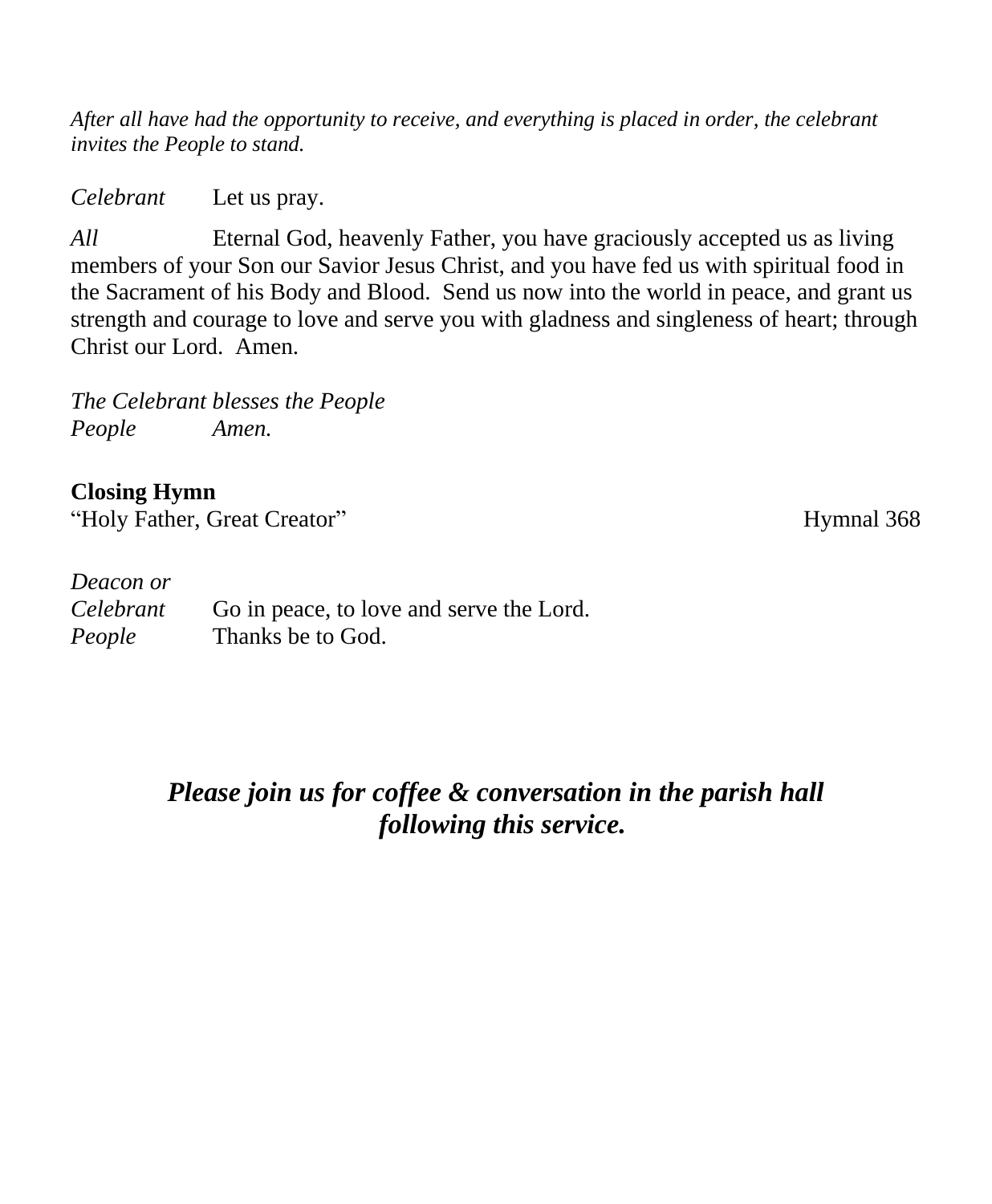# **Trinity Notes and Notices**

**Happy Birthday:** Diane Naff (18<sup>th</sup>)

**Happy Anniversary:** Jason & Shannon Haddox

#### **IN OUR PRAYERS**:

The family of John Pearson, The family of Sherry Canning, Leslie, Linda S., Jerry, Melinda, Isaiah, Annie, Ann, Mertie, Dr. Alan M., Tim H., Raymond, Quinton & Olivia, Barbara & Jacob, Alex, Jerry, Scott, Cissi, Sheila & March, Louise, Marcia & Del, Jeff, Claire, Jessica; all who suffer with Covid-19 and the people who care for them; those who are affected by the New Mexico wildfires and other environmental disasters; the victims of domestic terrorism and their families and communities.

Remember to sign up to host a Sunday morning coffee hour! The sign-up sheet is posted on the bulletin board by the Parish Hall door.

> Online contribution is available at the following link: [http://www.trinityguthrie.org/home/donate/.](http://www.trinityguthrie.org/home/donate/)

Could you (or someone you know) use some free vegetables and assorted other food items? Go to Reverend Rumsey's at 2:00 PM on Wednesdays. From Noble go north on Pine to Cooksey (just past the cemetery) and turn left. Reverend Rumsey's place is the first right turn, (Edwards Drive).

Please check the Trinity Directory draft in the Parish Hall to be sure we have your information correct.

Bishop's Committee will meet next Sunday, June 19<sup>th</sup> following Services.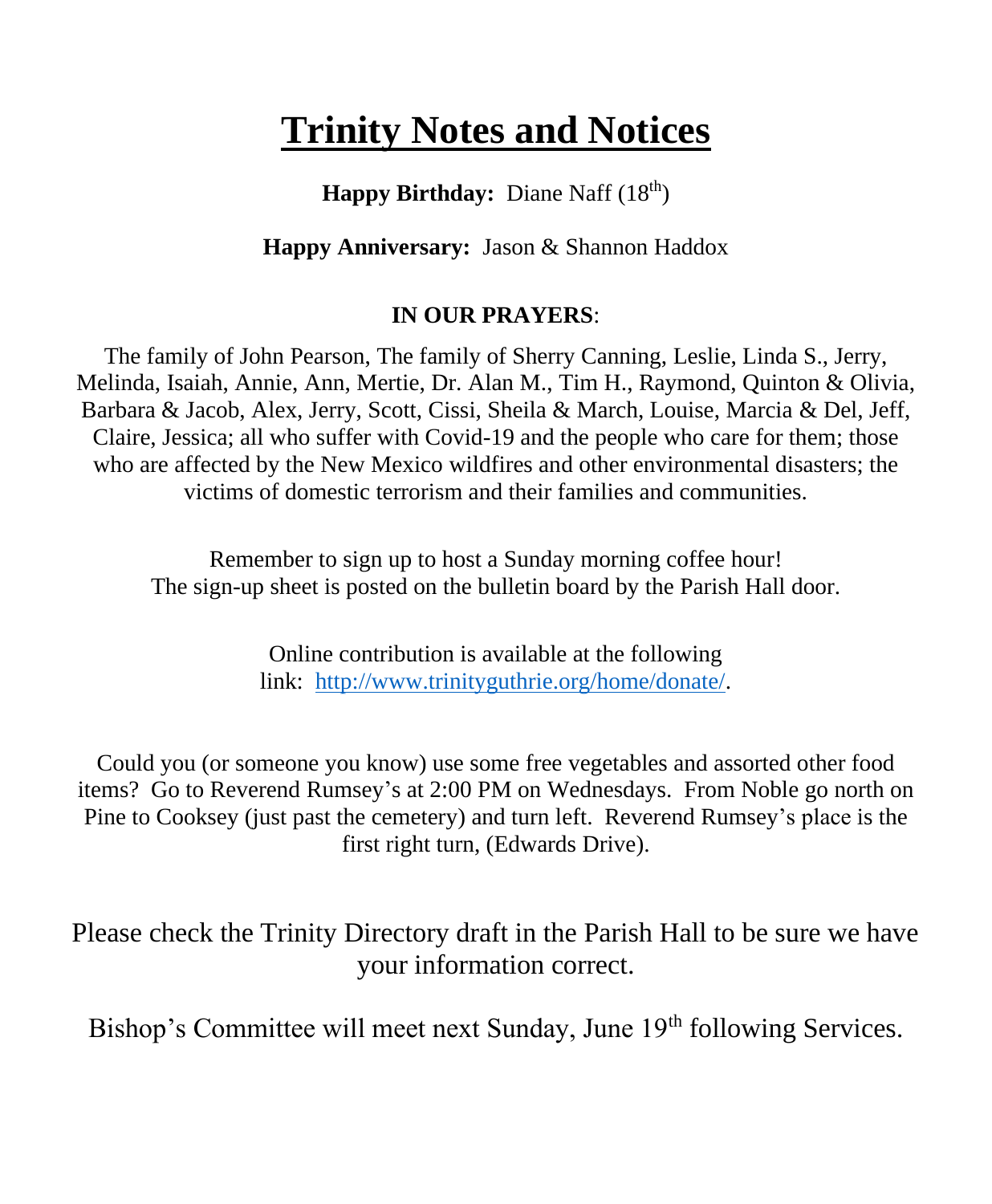## *Dear Trinity Family,*

*It is with deep sadness and heavy hearts that we share with you that our brother in Christ, John Pearson, has unexpectedly passed away. We will all miss John more than words can express. John was a dedicated member of Trinity and a good friend as well. The funeral is scheduled for Saturday July 2nd here at the church, and we will share more details as further arrangements are made.*

*Please keep John's family in your prayers.*

*Linda Pruitt, Senior Warden Cameron Viator, Bishop's Committee Fr. Jason Haddox*